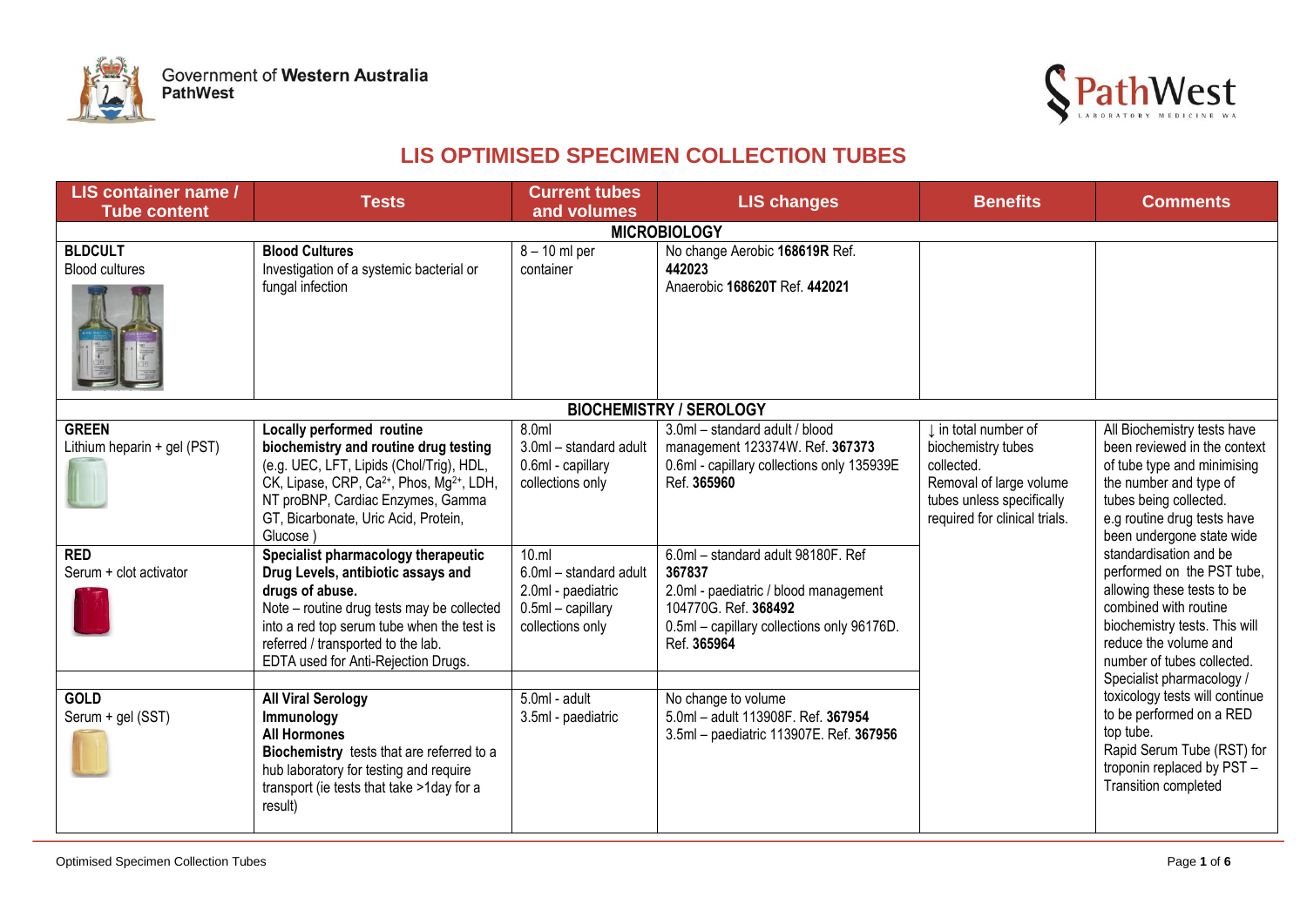



| LIS container name /<br><b>Tube content</b> | Tests                                 | <b>Current tubes</b><br>and volumes | <b>LIS changes</b> | <b>Benefits</b> | <b>Comments</b> |
|---------------------------------------------|---------------------------------------|-------------------------------------|--------------------|-----------------|-----------------|
| <b>GREY</b>                                 | Glucose Tolerance Test: Glucose, BSL, | 2.0ml - adult                       | No change          |                 |                 |
| Fluoride Oxalate                            | Sugar, Blood Sugar where testing is   | 0.5ml - capillary                   |                    |                 |                 |
|                                             | delayed.                              | collections only                    |                    |                 |                 |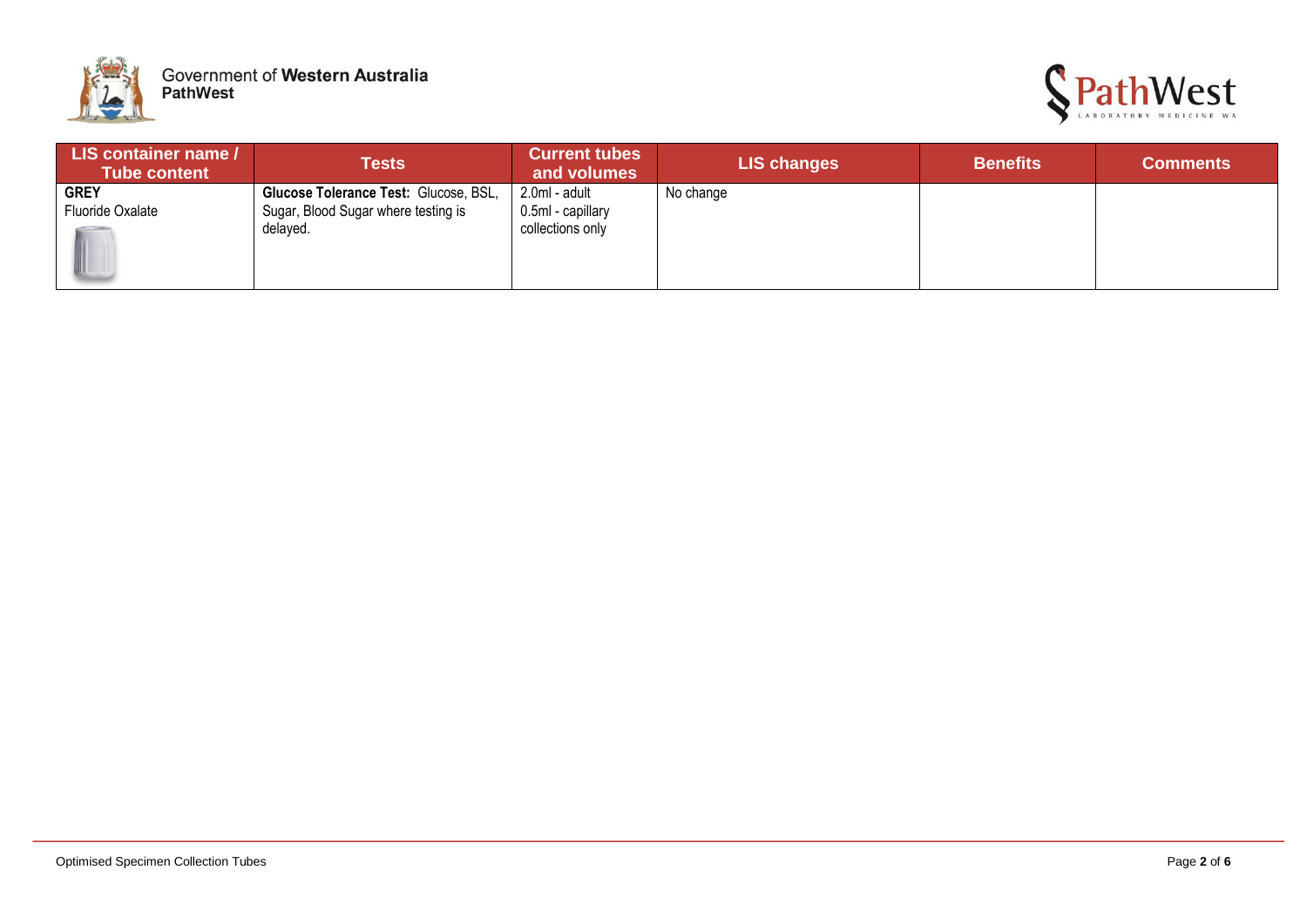



| LIS container name /<br><b>Tube content</b> | <b>Tests</b>                                                                                                                                             | <b>Current tubes</b><br>and volumes                                                                                                   | <b>LIS changes</b>                                                                                                                                                                                                                                                                                                       | <b>Benefits</b>                                                         | <b>Comments</b>                                                                                          |
|---------------------------------------------|----------------------------------------------------------------------------------------------------------------------------------------------------------|---------------------------------------------------------------------------------------------------------------------------------------|--------------------------------------------------------------------------------------------------------------------------------------------------------------------------------------------------------------------------------------------------------------------------------------------------------------------------|-------------------------------------------------------------------------|----------------------------------------------------------------------------------------------------------|
|                                             |                                                                                                                                                          |                                                                                                                                       | <b>HAEMATOLOGY</b>                                                                                                                                                                                                                                                                                                       |                                                                         |                                                                                                          |
| <b>LAVENDER</b><br>K2EDTA                   | Blood Count: FBC, FBP, CBC, WCC, Hb,<br>Plt<br>Glycated Hb: HbA <sub>1</sub> C<br><b>Malaria</b><br>Anti-Rejection Drugs (e.g. Tacrolimus,<br>Sirolimus) | 9.0ml - special use<br>and TM only<br>4.0ml - adult<br>$3.0ml$ - adult<br>2.0ml - paediatric<br>0.5ml - capillary<br>collections only | 9.0ml - special use only (organ donor).<br>Not used for any routine testing due to<br>instrument incompatibility. Contact Lab to<br>supply. 3.0ml - standard adult 98188C Ref.<br>367838<br>2.0ml - paediatric / blood management.<br>199300M. Ref. 368841<br>0.5 ml - capillary collections only 155760G<br>Ref. 363706 | ↓1.0ml per adult FBP<br>collection                                      | TM now performed on 6ml<br>PINK tube instead of 9ml<br><b>EDTA</b><br>State wide transition<br>complete. |
| <b>PINK</b><br>EDTA - Transfusion only      | Cross Matching and all related blood<br>bank tests only<br>(eg Group & Hold, antibody screening,<br>blood group)                                         | 9.0ml (see special use<br>only)<br>6.0ml                                                                                              | 6.0ml - standard TM tube only 152349P.<br>Ref. 367941                                                                                                                                                                                                                                                                    | 13.0ml for all TM collections<br>(previously using 9.0ml<br>EDTA above) | State wide transition<br>complete.                                                                       |
| <b>BLUE</b><br>Sodium Citrate               | Coagulation Testing e.g. INR, APTT,<br>Coagulation profile, D Dimer, Protein C/S,<br>ATIII, Prothrombin Time.                                            | 3.5ml - standard adult<br>2.7ml - adult<br>$1.8ml -$<br>paediatric/blood<br>management<br>1.0ml - capillary<br>collections only       | 2.7ml - standard adult 123364G. Ref.<br>363095<br>1.8ml - paediatric / blood management<br>98206J. Ref. 363093<br>1.0ml - capillary collections only 176478A.<br>Ref. 450539                                                                                                                                             | J 0.8ml per adult tube                                                  | State wide transition<br>complete.                                                                       |
| <b>BLACK</b><br>Sodium Citrate - ESR only   | <b>Erythrocyte Sedimentation Rate (ESR)</b>                                                                                                              | 4.0ml<br>1.36 ml                                                                                                                      | 1.36ml - 136346C. Ref. 366676                                                                                                                                                                                                                                                                                            | 13.64ml per tube                                                        | State wide transition<br>complete.                                                                       |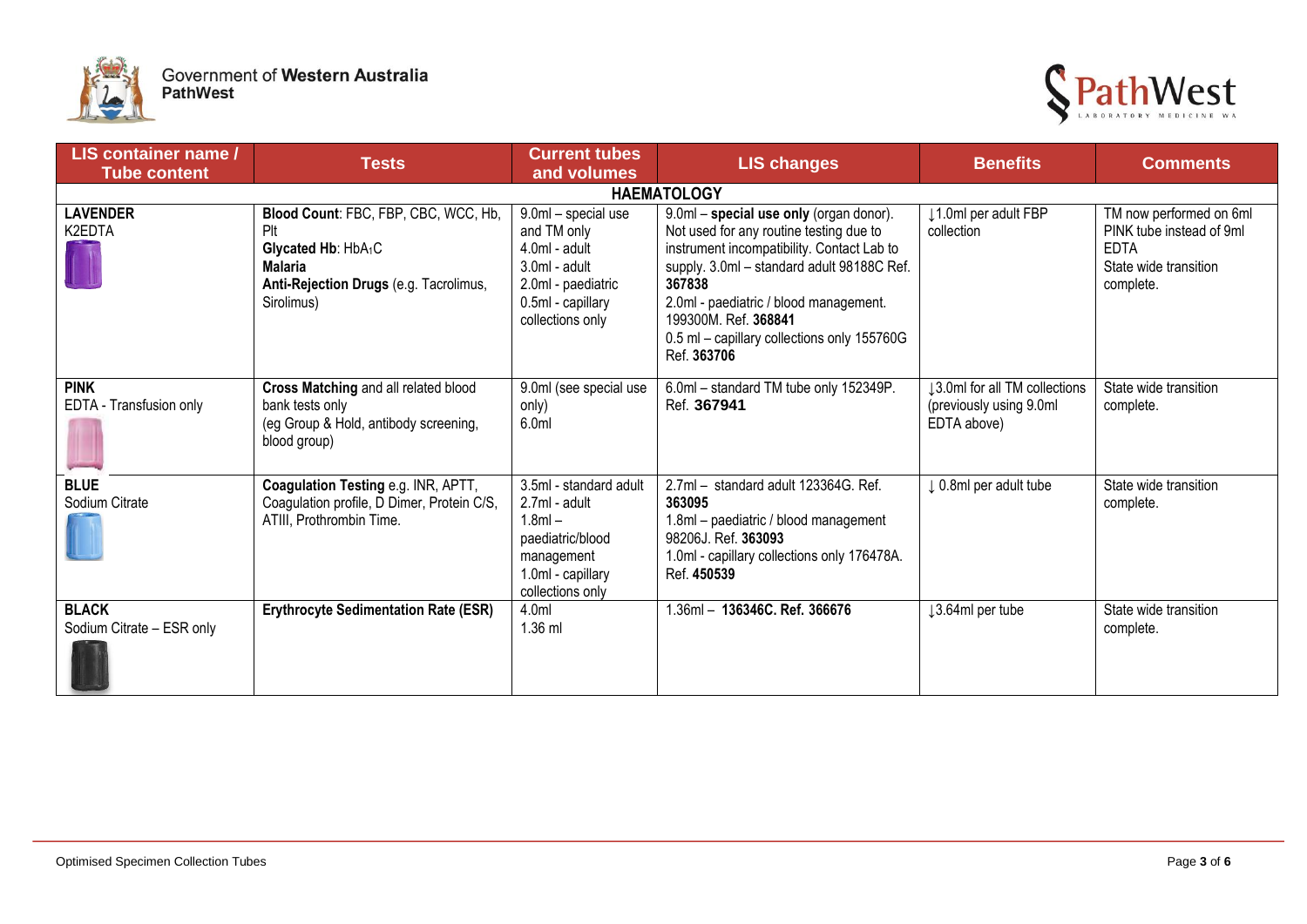



| LIS container name /<br><b>Tube content</b> | <b>Tests</b>                                                                                                                                 | <b>Current tubes</b><br>and volumes          | <b>LIS changes</b>                                                                                     | <b>Benefits</b> | <b>Comments</b>                                                                       |  |  |
|---------------------------------------------|----------------------------------------------------------------------------------------------------------------------------------------------|----------------------------------------------|--------------------------------------------------------------------------------------------------------|-----------------|---------------------------------------------------------------------------------------|--|--|
| <b>IMMUNOLOGY</b>                           |                                                                                                                                              |                                              |                                                                                                        |                 |                                                                                       |  |  |
| <b>ACD</b><br>Acid Citrate Dextrose         | <b>HLA Studies</b>                                                                                                                           | 9.0ml - standard adult<br>6.0ml - paediatric | No change to volume.<br>Standardised to plastic tubes<br>9.0ml - standard adult. 98213F Ref.<br>455094 |                 | Transition to plastic tubes for<br>safety. Glass tubes removed<br>from HSS catalogue. |  |  |
| QANT                                        | Interferon Gamma Testing for TB.                                                                                                             |                                              | No change                                                                                              |                 |                                                                                       |  |  |
| Quantiferon TB kit<br>ธิ สิ                 | First-line Interferon-gamma release assay<br>against tuberculosis-specific antigens, and<br>used for the diagnosis of latent<br>tuberculosis |                                              | 154405N. Ref. 622526                                                                                   |                 |                                                                                       |  |  |
| QUCMV                                       | Interferon Gamma Testing for CMV.                                                                                                            |                                              | No change                                                                                              |                 |                                                                                       |  |  |
| Quantiferon CMV kit                         | First-line Interferon-gamma release assay<br>against CMV antigens, and used for the<br>monitoring of CMV                                     |                                              | 190177W. Ref. 0192-0301                                                                                |                 |                                                                                       |  |  |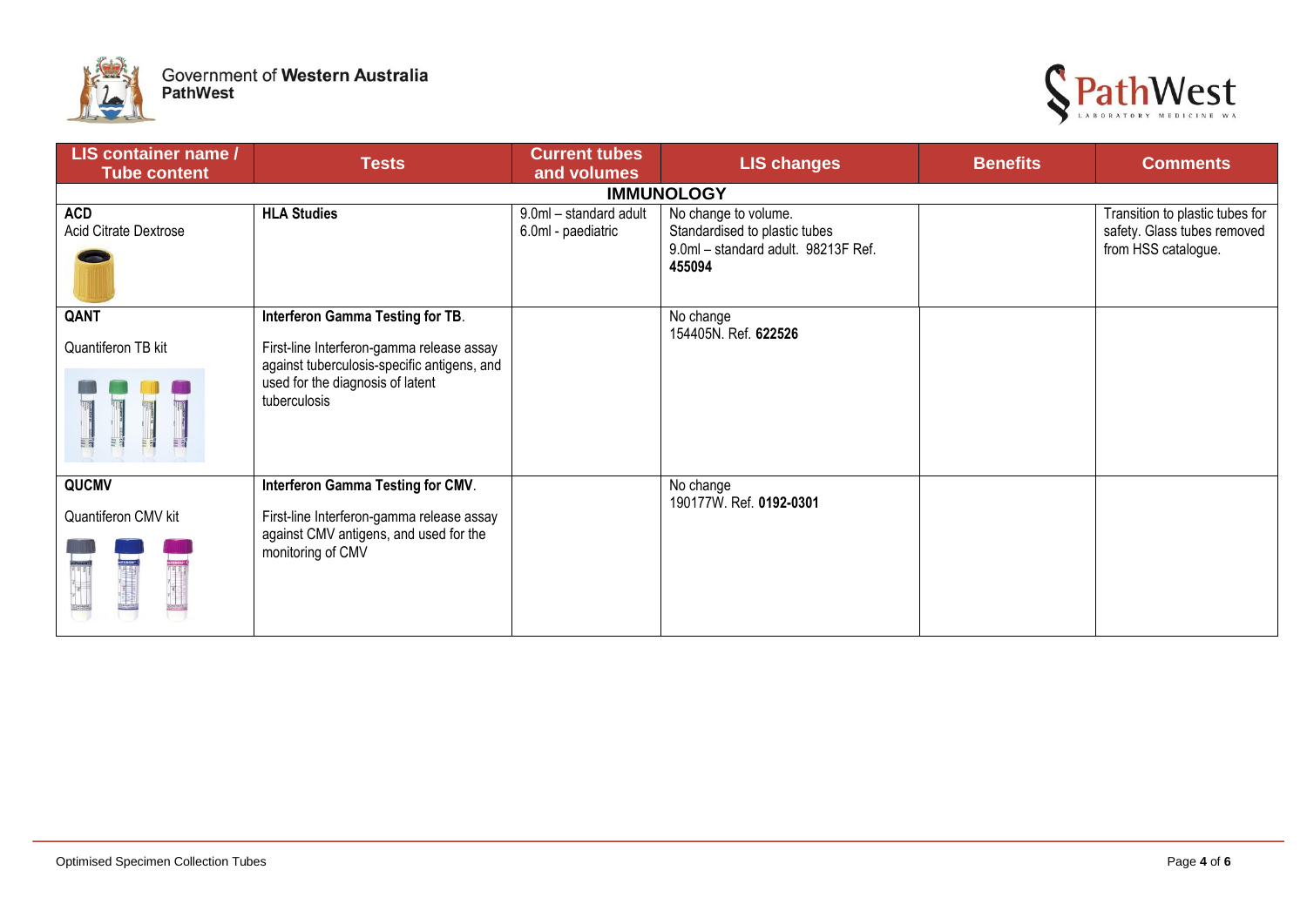



| LIS container name /<br><b>Tube content</b> | <b>Tests</b>                                                                          | <b>Current tubes</b><br>and volumes                                                               | <b>LIS changes</b>                                                                                                                                                           | <b>Benefits</b>                                                                                                            | <b>Comments</b>            |
|---------------------------------------------|---------------------------------------------------------------------------------------|---------------------------------------------------------------------------------------------------|------------------------------------------------------------------------------------------------------------------------------------------------------------------------------|----------------------------------------------------------------------------------------------------------------------------|----------------------------|
|                                             |                                                                                       |                                                                                                   | <b>SPECIALTY TUBES</b>                                                                                                                                                       |                                                                                                                            |                            |
| <b>DKGNLITH</b><br>Lithium heparin (no gel) | <b>Specialist tests</b><br>e.g Metanephrines, plasma free Hb,<br>specialty drug tests | 10.0 <sub>m</sub><br>4.0ml - adult<br>2.0ml - paediatric<br>0.6ml - capillary<br>collections only | 4.0ml - standard adult 98198B. Ref.<br>367883<br>2.0ml - paediatric / blood management<br>152352W. Ref. 368495<br>0.6ml - capillary collections only 135939E.<br>Ref. 365966 | I in the total number of<br>tubes<br>Removal of large volume<br>tubes unless specifically<br>required for clinical trials. | See biochemistry comments. |
| <b>GREENNA</b><br>Sodium Heparin            | Chromosomal studies (e.g. Karyotype,<br>FISH)                                         | 6.0ml                                                                                             | No change<br>104122H. Ref. 367876                                                                                                                                            |                                                                                                                            |                            |
| <b>PEARL</b><br>$EDTA = gel$                | Parathyroid Hormone (PTH)<br><b>Quantitative PCR</b>                                  | 5.0ml                                                                                             | No change<br>123365H. Ref. 362791                                                                                                                                            |                                                                                                                            |                            |
| <b>NAVY</b><br><b>EDTA- Trace Element</b>   | <b>Blood Lead &amp; Other Heavy Metals</b>                                            | 6.0ml                                                                                             | No change<br>162374H. Ref. 368381                                                                                                                                            |                                                                                                                            |                            |